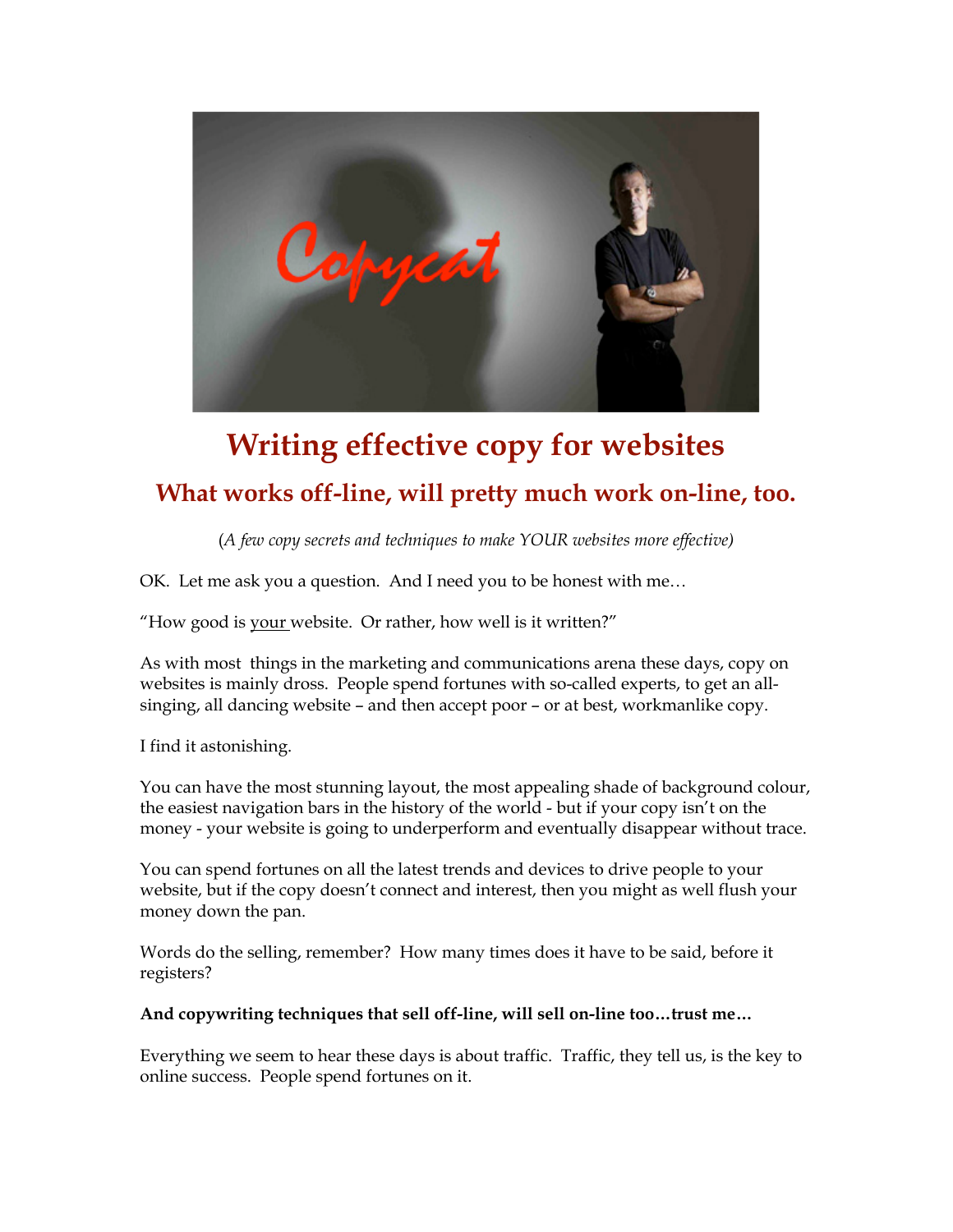But, if your site is badly written, it will not generate sales or enquiries – and it will not deliver results. So traffic is the last thing you need.

# **The first thing you need to do, is realise that the power of copy is just as important on-line as it is off it. So you need the very best, if your website is to deliver for you.**

Don't give your vital copy brief to your website designers and specialists, or your local nerdy anorak. It's a racing certainty they'll screw up.

They can't write, they're normally useless at spelling and don't even understand punctuation. So giving them the copy brief will put you in hospital with a stress-related illness. Give the brief to someone who really understands copy.

Preferably someone with a direct marketing pedigree. An individual who has to SELL for a living. Someone, as David Ogilvy used to say*, "who has tasted blood".*

Your promotional strategy, whatever form or direction it may take, will be geared to do many things, including drive punters to your site. In fact, everything you do in business should help to generate visitors to your site.

For the vast majority of companies these days, the website is their company brochure on line. It should provide relevant information, attractive offers and interest the visitor to take the next step of making contact and discussing future business.

Simple.

So when visitors arrive at your site you need to turn them from curious browsers into potential business. So, how do you do that?

# **How to start**

Well, first you have to be clear about a number of key points:

Ask yourself these questions. If you can't answer each one instantly and in a 30 second description that is clear, concise and very understandable, then you have problems.

Because if any of these are unclear to you, they will be like dirty water to your visitor.

- **1. What** *exactly* **are you selling?**
- **2. What is the** *main* **feature or USP?**
- **3. What is** *different* **or** *better* **about it?**
- **4. Have you delivered the benefits** *clearly***?**
- **5. Why should the visitor be** *interested* **in it?**
- **6. What do you want your visitors to** *get out of the visit?*
- **7. What do you want the visitor to** *do***?**
- **8. Have you made it** *easy* **for them?**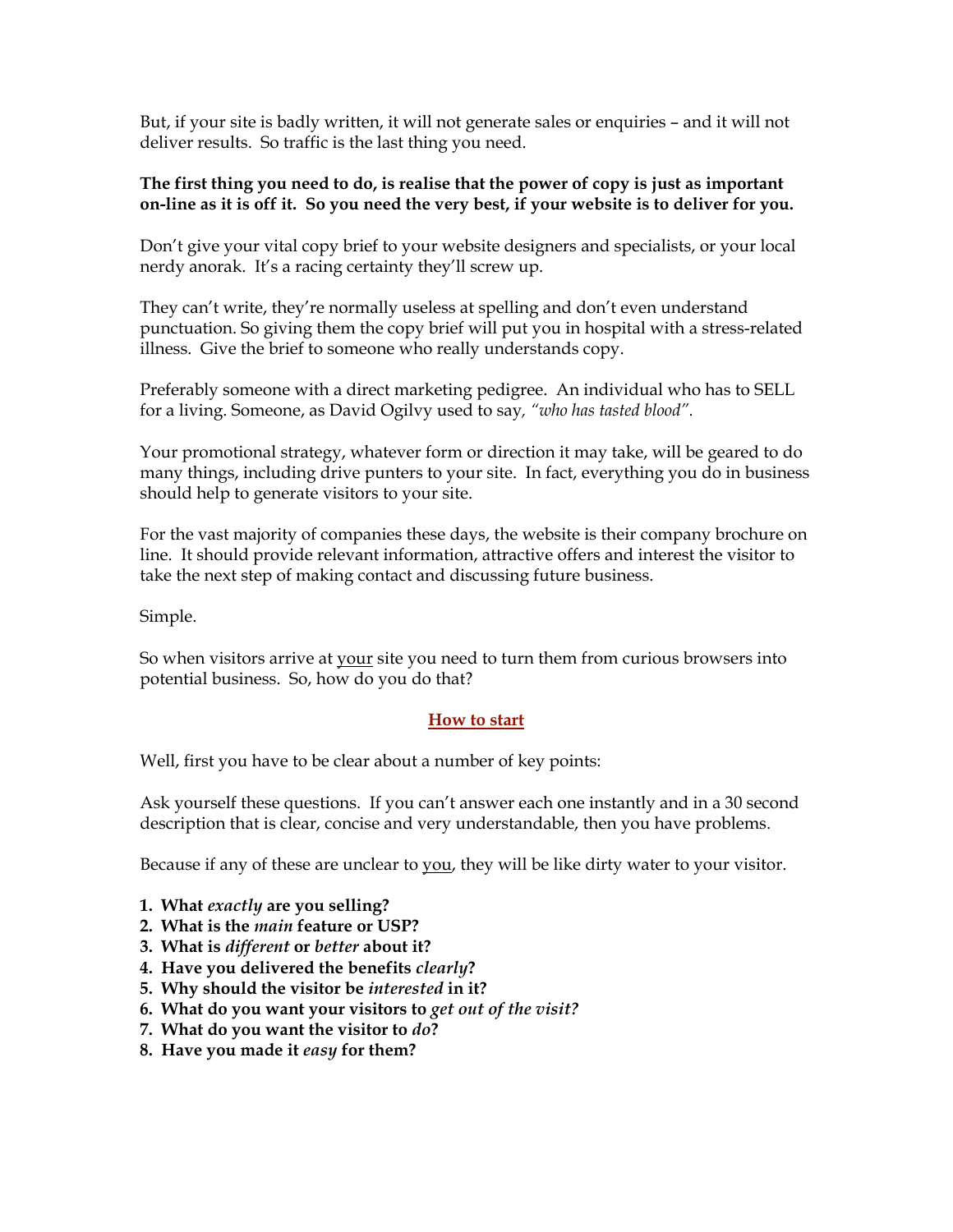Try it yourself. Surprise your marketing director and manager one morning and ask these questions. You may be very surprised by their reaction…

This discipline is absolutely essential for clear delivery of a company's USP and focuses everyone on the challenge at hand. But I can tell you, that very few companies employ it.

Don't be like loads of companies and organisations out there and take everything for granted. Take a step back and think about it a bit more.

It will pay you back in spades…

# **The Home Page**

Start simple on the Home Page. Don't overdo it…

Tell them just enough. There's no need to tell them everything at once.

Your homepage is the first thing that your website visitor sees, so it's got to be warm and inviting.

*It's the welcome mat to your home…*

You have to convince the visitor that you have something in your house that's worth them spending their valuable time in investigating.

Tell them why they should come in. Confirm what's in there for them.

By the way, don't be seduced by visuals. Loads of visuals can detract from the selling message and turn people off. These days, so-called exciting visuals on websites have started to overshadow the meat of the content - the *words*.

They say a picture is worth a thousand words, but not on websites. Load of tosh.

Give me 100 well written words anyday, to a jumping bean or a rotating starburst.

That bouncing spider in the upper left hand corner of the page will not tell your impatient visitor what they need to know about your range of products or services.

So, the odds are, that visitor will probably leave. In a hurry…

# **I remind you again. Pretty pictures don't sell …It's WORDS that do the selling…**

But of course, you need to use the right ones, to get their attention and then hold it. Tease them. Interest them. Encourage them to read on and click forward.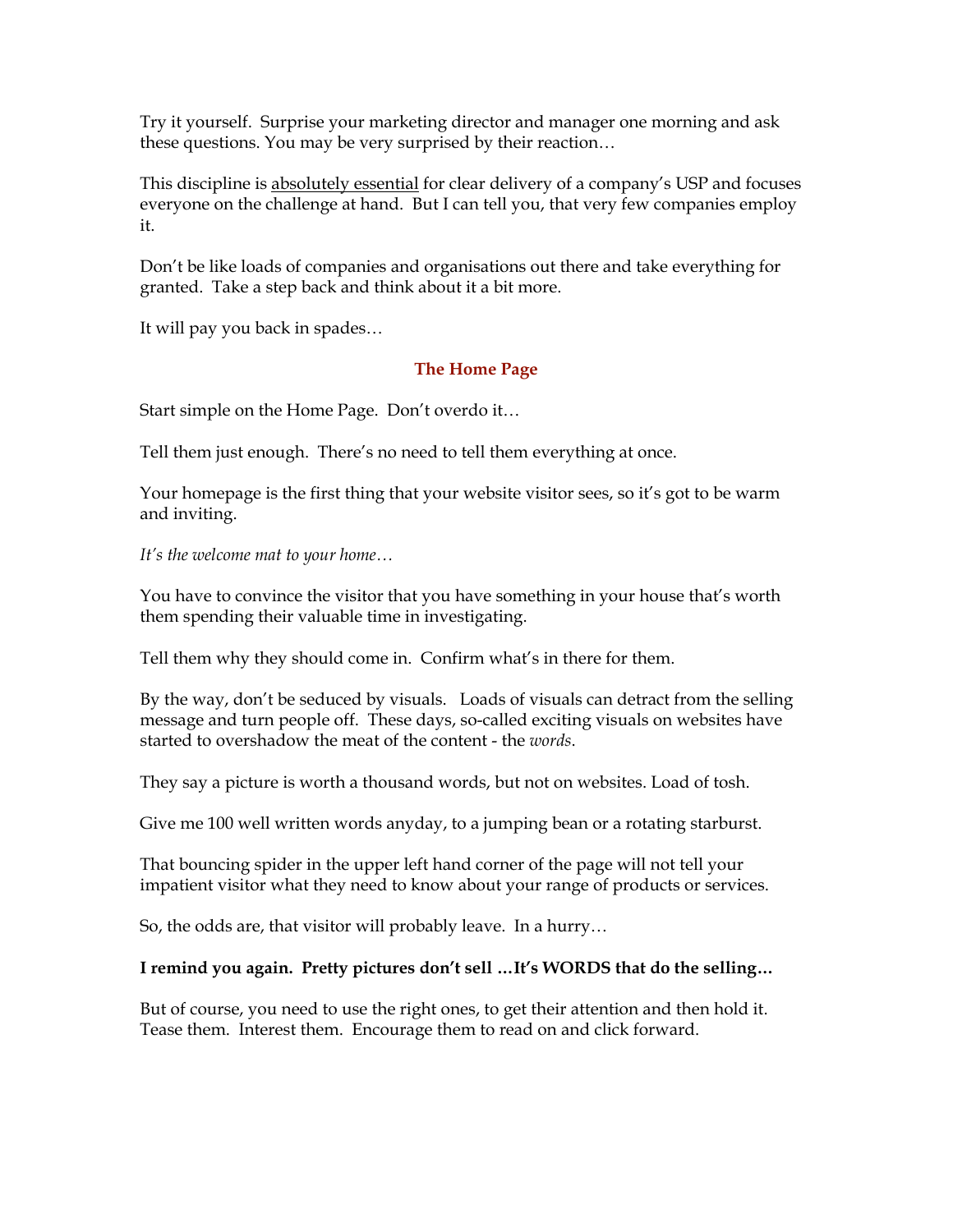You do this by using the right words, in the right way. By doing this, you will have achieved the first goal. You have made your welcome mat attractive, relevant and inviting.

They are now in the front door…

# **Continuing with the rest of your site**

Just think of the rest of the pages on your website, as the rooms of your house.

You need to make them warm, friendly and comfortable. Make them look inviting and interesting - not cluttered like Uncle Billy's house.

Never forget, that the sales message is paramount. This means your copy has to SELL.

Use all the proven copywriting techniques, I have been writing about in this column for years. **What works off-line, will pretty much work on-line.**

And don't let anyone tell you otherwise. Here's some proof...

**Using proven offline copy techniques to improve the performance of your website**

As with any other copy challenge, you have to *structure* your message delivery.

Note the similarities here, to proven off-line disciplines.

*1. Make it easy to read and understand. Use simple words.*

Use simple, concise, easy to understand words and you'll do much better than if you try to be clever and intellectual. Fonts should be larger, sentences and paragraphs short, sharp and to the point. And space should be used sensibly, because reading on the web can be difficult.

Use bold text to help make your copy more scannable, but use it judiciously. If you make everything bold, it defeats the purpose. In my experience, emboldened text tends to work better than italicised text when you need emphasis on web pages.

*2. Reading habits are a little different on the web. Make sure you cater for this.*

The visitor wants information. Make it easy for them to get it. Computer screens just don't make comfortable reading platforms. So, concentrate on making it easy for people to scan pages. Break copy up with subheads and headers and well-considered spacing.

Most people just scan, initially, they don't read left to right. They dart all over the place, looking for clues to content. Make it easy for them to find it – and then deliver what they are looking for, in the clearest way possible.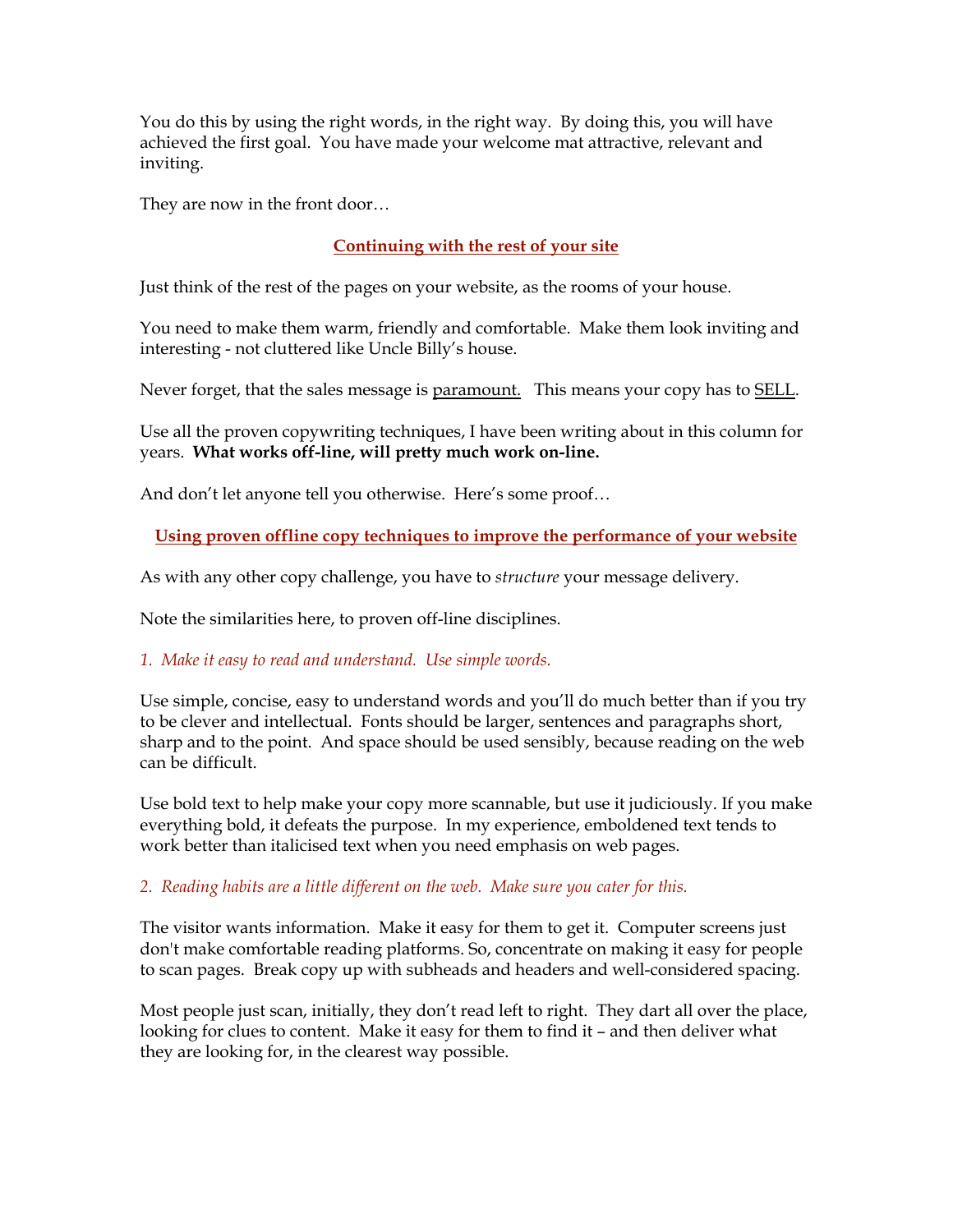#### *3. Long copy or short copy? It's not long or short. It's interesting or uninteresting.*

Because the problems of reading from a monitor are well known, far too many companies fall into the trap of skimping on content. In a lot of cases, this can be a fatal mistake.

When long copy is required, don't be frightened of it. To sell your product or service, use as much copy as is necessary. Remember, the longer they keep reading, the more chance you have of them buying from you.

Your prospect needs as much detailed information as possible to provide re-assurance that they are making the right decision. If they are interested in what you have to offer, they will stay as long as it takes to get the facts.

#### *4. Use links to unique web pages*

The web is a medium for providing information. When someone visits your site, they are looking for specific info. So give it to them. If you don't, they'll buy from someone who will.

But how do you get a lot of content onto a short web page?

You don't. You create a lot of unique web pages.

If you have 10 products, make a main products page and 10 products web pages. Don't try to cram all the details about every product onto one page.

Keep them reading by making the content 'flow'

# *5. The importance of AIDCA*

The copy element of your website is where the real action is. Text attracts more attention than graphics. And this is a proven fact...

This is where you hold the attention of your audience, create interest, generate desire, tell them why they should buy from you and then give them clear and easy instructions on how to do exactly that.

AIDCA. Attention, Interest, Desire, Conviction & Action. Exactly the same sequence as in a DM letter, email or ad.

#### *6. Be specific and be believable*

Today, people are sceptical. They don't believe anything anymore.

If your offer is a bit dubious and your copy, at any time, gives any cause for doubt, then the visitor will stop reading and leave.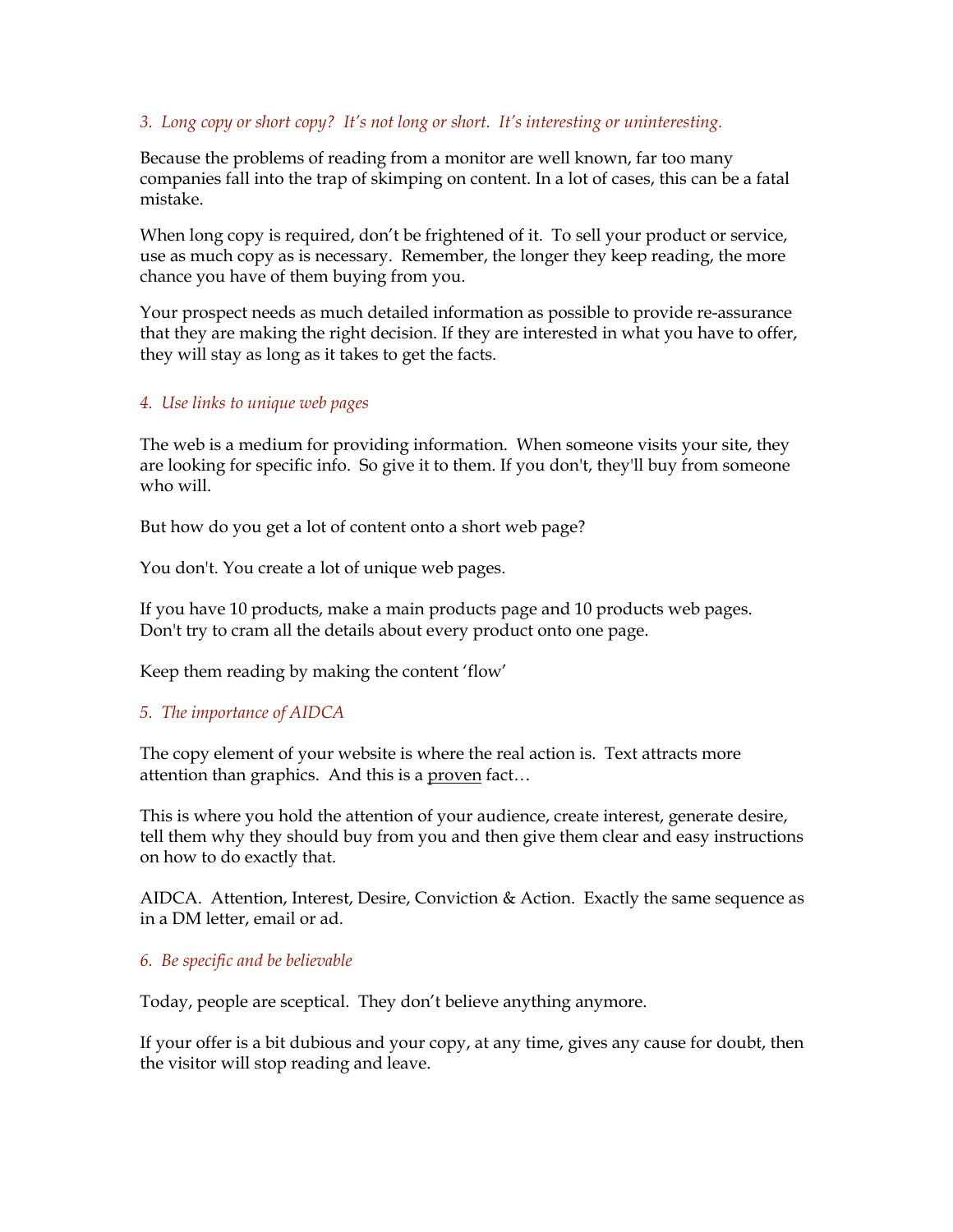The same thing happens in any selling copy.

So, it's important that your copy has the *ring of truth*. This is achieved by understanding words and choosing the correct ones. Words that are descriptive and positive.

So, there you are. Proof if any was needed, that **copywriting techniques that sell off-line, sell on-line too.**

# **The potential nightmare of search engine optimisation**

Before I conclude, an article about writing for websites wouldn't be complete without SEO, because this subject has reached almost mystical status in certain circles.

To give it its full name, **search engine optimisation** is the technique of writing copy text on a web page in such a way that it reads well for the spiders. This can result in the site enjoying a higher ranking in the search engines for the targeted search terms.

It is a discipline that everyone talks about, yet literally only a handful of knowledgeable writers out there, have any idea of how to write this type of copy well.

And this is why…

# **I am convinced that to be effective at writing SEO copy, you have to be a direct marketer first - and an SEO copywriter second.**

*(The best in the world at it, is a good chum of mine, Ian Dewar, who is an old DM ligger like me and ran one of the first DM agencies in London in the halcyon days.)*

The reason is very simple:

What your website copy has to do, is interest your visitors (that means your potential prospects, customers and clients) in what you have to sell, the moment they arrive on your site and start reading.

Never mind anything else. Your website has to *sell*…

SEO is 'manufactured' copy aimed to attract a particular audience. But, it's not those potential prospects, customers or clients at all, staggeringly – but the spiders.

These are those shadowy figures that get turned on to your particular subject or discipline, by reading copy that has the right number of relevant phrases and words in any block of copy, that they find important.

The spiders review web pages and if they like what they see, they rate the page highly, which in turn drives traffic to the site. I think we can all understand the logic there.

But there's a BIG problem with this. And it's as big as it gets…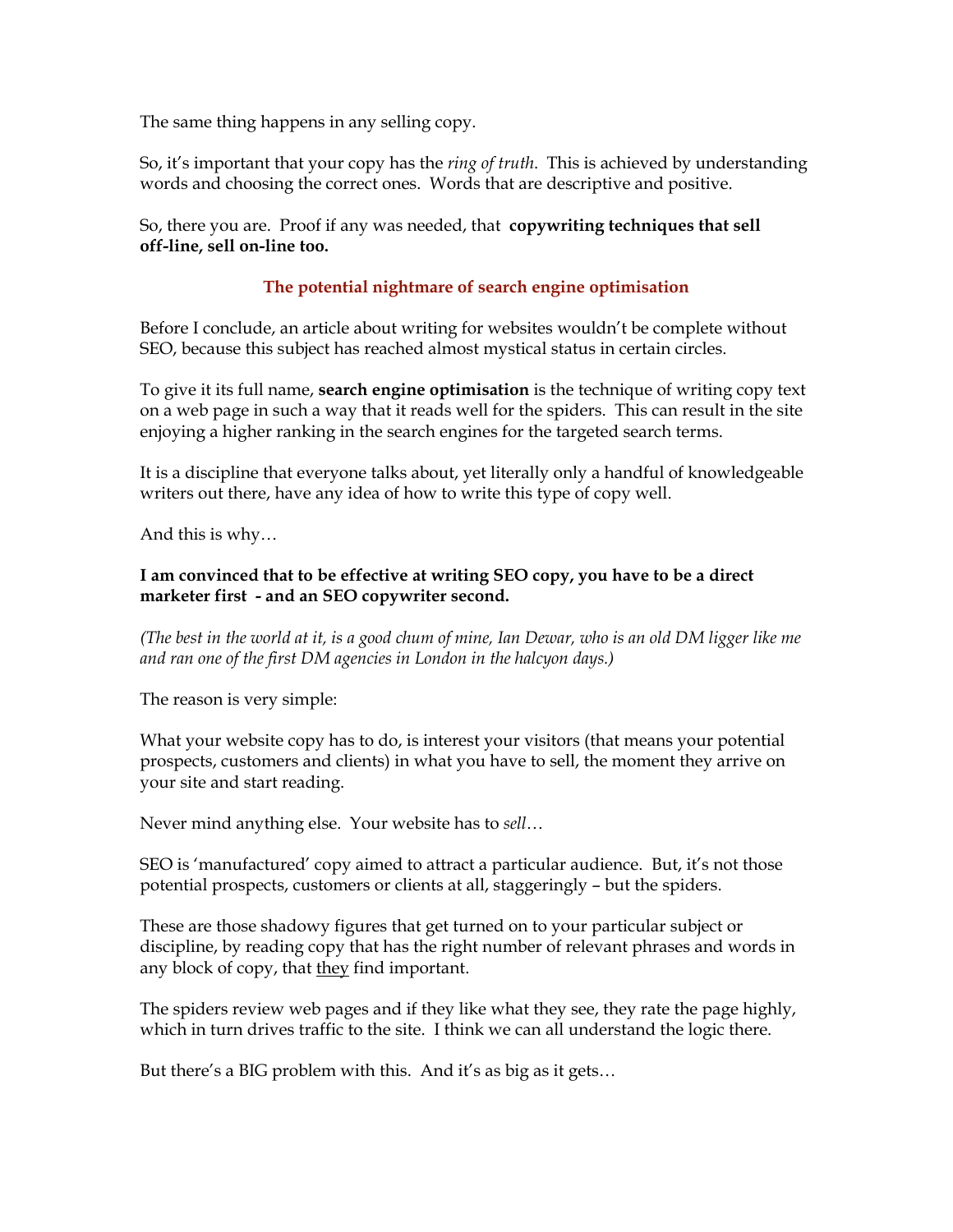Companies are now placing more importance on this 'manufactured' copy, than on the 'real' copy that does the selling. I have seen numerous sites recently, where copy is clearly written for the spiders - not for human beings.

This means that all this costly work done to attract spiders, get high rankings and drive traffic - is totally undone in an instant.

Why? Because when real people visit the site, they are confronted with copy that's so unattractive and unappealing, so lacking in the killer elements, it fails to connect.

So, the visitor leaves and will never return. It's barmy…

The spiders love you. But real people don't. It's total lunacy in my book.

But why are we getting seduced by all this stuff? I'll tell you why; it's this obsession about being on page one of the rankings.

To a lot of people, this is vital. I can understand it, if you're a mail order company or selling a special widget, or have something vertically different - but for the rest of us, it's not something we even aspire to.

For the vast majority of you out there who have a website, you look at it as virtually your corporate brochure on line. Your website is there for one main reason - to support and underpin your promotional efforts.

So, when your promotional strategy and your valuable money has succeeded in driving real people to your website, every single word has to sell as hard as it can.

Whatever you may be selling or providing, you invest your money in promoting your speciality – something that you offer that's better or different than anyone else.

All those efforts will result in business from those you convince quickly – or continuing interest from those you don't. The latter group will return again to visit your website to get further information, a more convincing argument or to allay their suspicions or fears.

Good, well-written copy is essential to convert these individuals, who are interested, but not convinced.

Now what I'm saying here, is this. Copy that has been written by an "SEO professional" is not the best copy you could present to someone in that scenario. And, I'm being very kind when I say that.

I've been in DM for nearly 30 years. I've been writing cutting-edge copy for the best part of that time. I know what is needed *technically* and *emotionally* in copy terms, to get a prospect hooked - in any medium.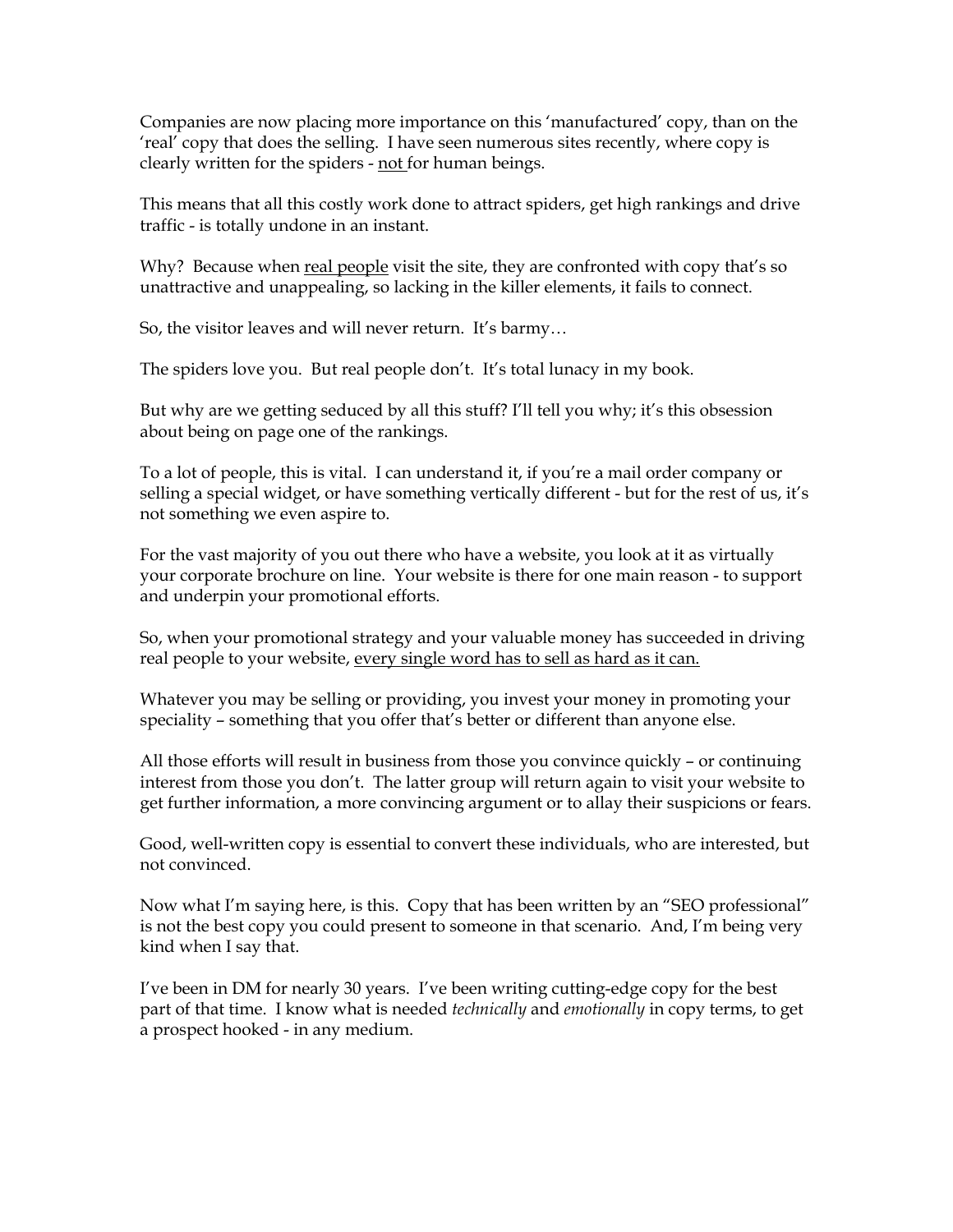Every word is a *weapon* in selling copy. Every comma, dash and dot is a calculated decision. We write that way for a reason.

It delivers. It convinces. It produces interest, response and orders. **It SELLS.**

I would never ALLOW my cutting-edge copy to be diluted and defaced by a SEO copywriter who is only interested in spiders.

Who the bloody hell are they anyway? Spiders do not place business. People do.

And real people do not get turned on by manufactured copy.

We have so much information to back this up, it's scary. So why are we letting these charlatans mutilate that hard-working copy that we have taken so long to prepare?

This has worried the hell out of me for the last couple of years.

Digital is now on top of everyone's agenda to such an extent, that in certain circles, to criticise any part of it, is tantamount to heresy.

Well, I don't give a monkey's chuff about that. A lot of digital these days is 100%, first division garbage - and I'm not afraid to say it.

The main reason it is garbage, is because people are forgetting the basics…

# **...we HAVE to communicate…we HAVE to SELL…**

Nothing is more important. *Nothing…*

Whatever people may tell you to the contrary - **copywriting techniques that sell off-line, will sell on-line too…**

**…believe it, because it's true…**

Keep the faith

gudy